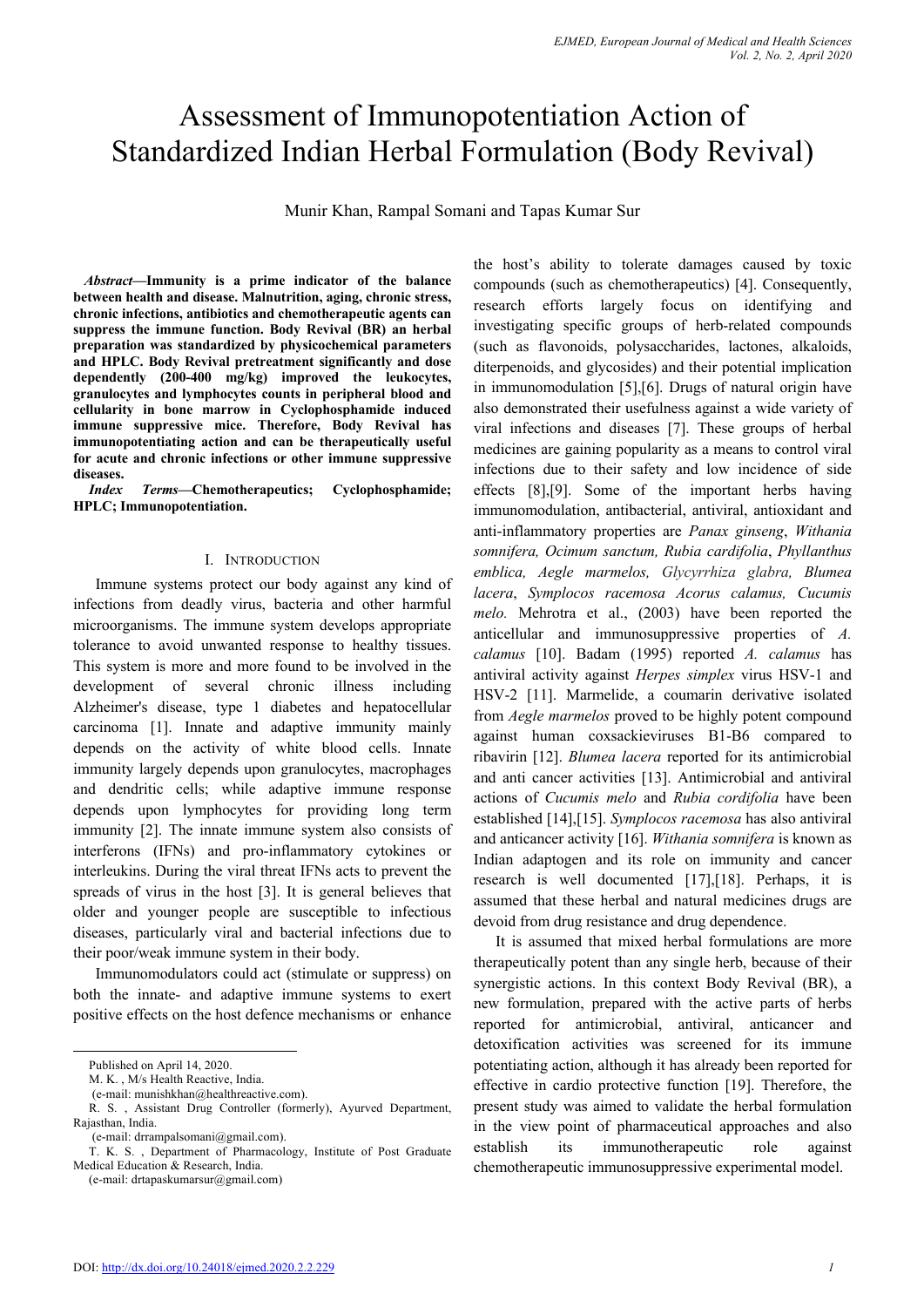#### *A. Animals*

Swiss mice, body weight between 20-30g of either sex were housed 4-6 in groups on polypropylene cages with steel nozzle water bottle. The sterile cutting straw was used as matting substances and was changed every day. The room temperature was maintained at 25°±2°C, humidity between 40 and 60% and 12 h light cycle (7 a.m. to 7 p.m. illumination) [20]. Mice were fed balanced diet for animal and water *ad libitum*. The permission from Institutional Animal Ethic Committee was also obtained prior to experiments.

## *B. Chemicals*

Fine chemicals like cyclophosphamide (CPx), quercetin, gallic acid, catechin, coumarin, rutin, p-coumaric acid, myrecetin, chlorogenic acid, caffeic acid, apigenin, naringenin, kaempferol etc. were purchased from Sigma Aldrich (USA). All other common chemicals and reagents were AR/GR grade.

#### *C. Test Drug*

BR was prepared and supplied by M/s Health Reactive, Kota, India. Each 5 ml of BR contained active dry extracts of *Aegle marmelos* (150 mg), *Acorus calamus* (175 mg), *Withania somnifera* (325 mg), *Blumea lacera* (115 mg), *Rumex vesicarius* (240 mg), *Rubia cardifolia* (200 mg), *Cucumis melo* (200 mg), *Symplocos racemosa* (95 mg) and honey. The test drug was store in a brown bottle and kept in refrigerator at 4ºC before use.

#### *D. Physiochemical Analysis*

*Specific gravity.* 

5 ml of BR was poured carefully into pre-weighed pycnometer. The weight of the samples was taken and specific gravity was calculated by comparing the weight of equal volume of water [21].

## *Ash Content*.

5 g of BR was placed in silica crucible and heated in muffle furnace for 5h at 500°C. It was cooled in desiccators and weighed [21].

## *Crude Lipid.*

10 g of BR was extracted with petroleum ether (60- 80°C) in a soxhlet apparatus for about 6h. The residual petroleum ether extract was filtered and the filtrate was evaporated in a pre-weighed beaker. Increase in weight of beaker gave crude lipid [22].

## *Crude Fibre.*

10 g of BR was treated with 200 ml of 1.25% H2SO4 and the residual part was neutralized with 1.25% NaOH. Then it was the filtered, washed with hot water and mixed with  $1\%$ HNO<sub>3</sub>. The washed residue was dried in oven at  $130^{\circ}$ C to constant weight. The residue was scraped into a preweighed porcelain crucible, weighed, ashed at 550°C for two hours, cooled in a dessicator and reweighed. Crude fibre

content was expressed as percentage loss in weight on ignition [22].

#### *Crude Protein*.

The crude protein was determined using micro Kjeldahl method [22]. 10 g of BR was decomposed by digestion with concentrated sulphuric acid in the presence ammonium sulphate. An excess of sodium hydroxide solution was added to dilute the reaction mixture. The liberated ammonia was distilled in steam and absorbed in standard sulphuric acid. Titration of the residual mineral acid with standard sodium hydroxide gives the equivalent of ammonia obtained from the weight of the sample taken. From this the percentage of nitrogen in the compound was calculated. The average nitrogen (N) content of proteins was found to be about 16%, which led to use of the calculation  $[N \times 6.25(1/0.16=6.25)]$  to convert nitrogen content into protein content.

## *Carbohydrate*.

The presence of carbohydrate was determined by the following formula [22]:

 $100 - (ash\% + fat\% + protein\% + crude fibre\%).$ 

*Nutritive Value (Energy Content).*

1 g carbohydrate and protein yield 4 kcal energy; whereas 1 g lipid yields 9 kcal energy. The energy content of BR was determined by multiplying the values obtained for protein, fat and available carbohydrate by 4, 9 and 4 respectively and adding up the values [22].

*Mineral Contents*.

5 g BR was taken in a silica crucible and heated in a muffle furnace at 400°C till there was no evolution of smoke. The carbon-free ash was moistened with concentrated sulphuric acid and heated on a heating mantle till fumes of sulphuric acid ceased to evolve. The crucible with sulphated ash was then heated in a muffle furnace at 600°C. 1 g of sulphated ash obtained above was dissolved in 100 ml of 5% HCl to obtain the solution ready for determination of mineral elements (sodium, potassium and calcium) through atomic absorption spectrophotometer (Agilant, USA) [23].

| I: PHYSICOCHEMICAL ANALYSIS OF BODY REVIVAL |                      |  |  |
|---------------------------------------------|----------------------|--|--|
| Parameters                                  | $Mean \pm SD$        |  |  |
| Specific gravity $(\%)$                     | $1.31 \pm 0.002$     |  |  |
| Ash content $(\% )$                         | $8.35 \pm 0.02$      |  |  |
| Crude fibre $(\% )$                         | $9.16 \pm 0.01$      |  |  |
| Crude lipid $(\%)$                          | $0.0004 \pm 0.00006$ |  |  |
| Crude protein $(\% )$                       | $0.18 \pm 0.01$      |  |  |
| Carbohydrate $(\% )$                        | $82.26 \pm 0.08$     |  |  |
| Nutritive value (Kcal/100g)                 | 330.79±0.65          |  |  |
| Sodium $(mg/100 g)$                         | $4.18 \pm 0.005$     |  |  |
| Potassium $(mg/100 g)$                      | $1.15 \pm 0.01$      |  |  |
| Calcium $(mg/100 g)$                        | $3.76 \pm 0.03$      |  |  |

N=6 in each experiment

#### *HPLC Analysis*.

HPLC fingerprint of BR was performed with Dionex Ultimate 3000 liquid chromatograph (Germany) with solvent delivery system (LPG 3400 SD) including a diode array detector (DAD 3000) and Chromeleon 6.8 system manager as data processor. The separation was achieved by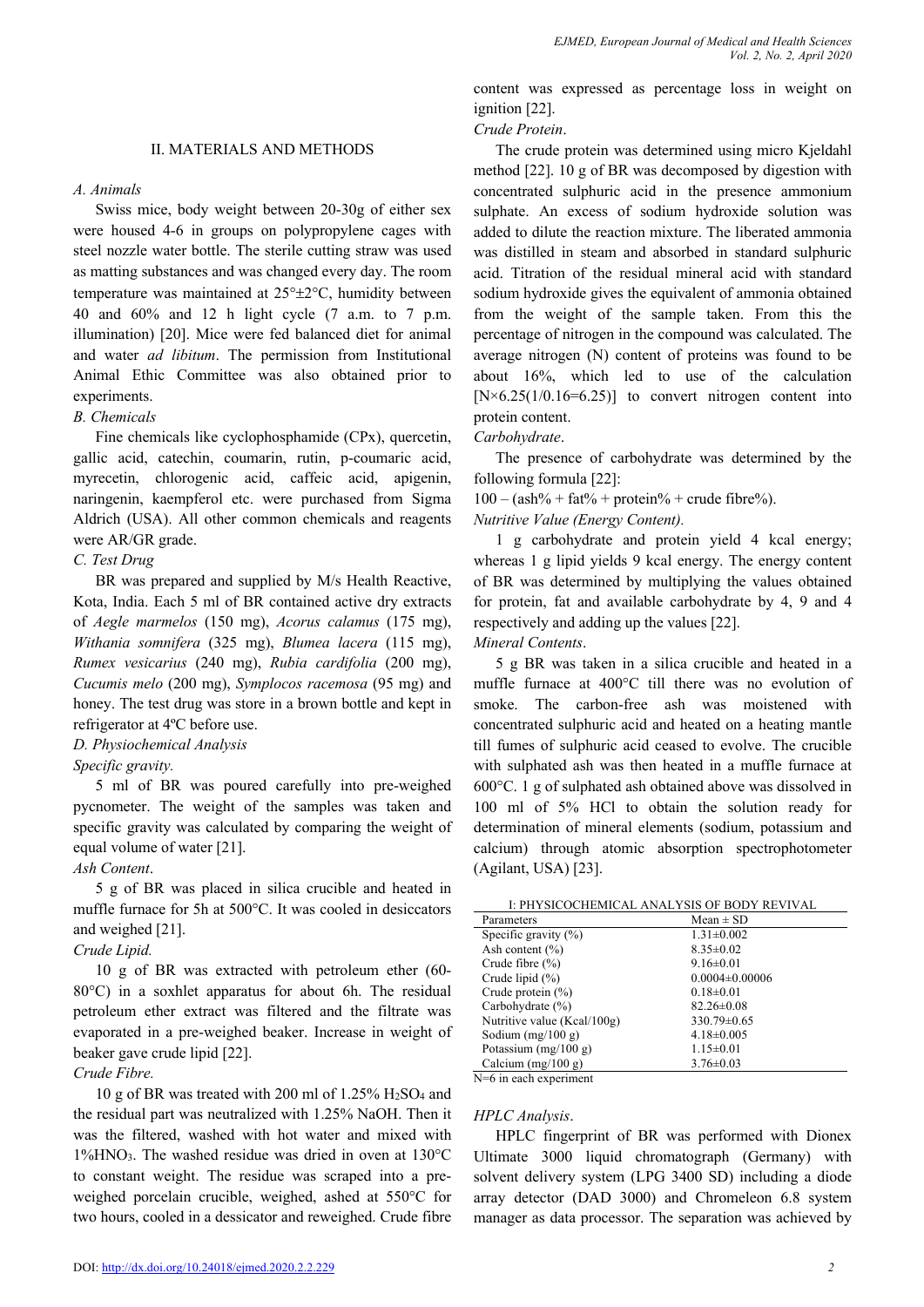a reversed-phase AcclaimTM120 C18 column (5 µm particle size, i.d. 4.6 x 250 mm). The test sample and standards were prepared and filtered through micro filtration unit. The mobile phase contains 1% aqueous acetic acid solution (Solvent A) and acetonitrile (Solvent B), the flow rate was adjusted to 0.7 ml/min, the column was thermostatically controlled at 28°C and the injection volume was kept at 20 μl. Total analysis time per sample was 115 min. HPLC Chromatograms were detected using a photo diode array UV detector at 280 nm according to absorption maxima of analysed compounds. Each compound was identified by its retention time and by spiking with standards under the same conditions. The quantification of the sample was done by the measurement of the integrated peak area and the content was calculated using the calibration curve by plotting peak area against concentration of the respective standard sample [24].



Fig. I: HPLC chromatogram of Body Revival.

### *E. Pharmacological Studies*

#### *Acute Toxicity Studies*.

BR was examined for its safety measure following the OECD guidelines No. 423 [25]. BR was given to 18 h fasted female Swiss mice (20-30g body weight) as arithmetically progressive manner by oral route at 0.5 ml/100 g, 1 ml/100 g, 1.5 ml/100 g and 2.0 ml/100 g, in a single dose and observed for 3 days. The rate of mortality up to 3 day was recorded for the selection of 50% lethal dose of BR.

### *Immunopotentiation Studies*

Swiss male mice (20-30 g) were divided into four groups of six animals each: Group I and Group II animals were pretreated orally with normal saline (5 ml/kg), while, Group III with BR (200 g/kg) and Group IV with BR (400 g/kg) orally for 7 consecutive days. On day 7, CPx (Sigma, St Louis, MO) at the dose of 300 mg/kg was given subcutaneously to all mice, except Group I. The treatments were continuing in all groups for another 10 days [26]. Total count of leukocytes was determined on the day of CPx injection (day 0), day 5 and day 10 using hemocytometer after the red blood cell lysis. Deferential counts were determined on Leishman's stained blood smears made from whole blood. Absolute granulocyte and lymphocyte counts were calculated from the total leukocytes and the differential

count. Bone marrow cellularity was determined by the method of Mehra and Vaidya (1993) [27]. Briefly, on day 10, all mice were sacrificed under deep anaesthesia (sodium hexabarbitone 40 mg/kg, i.p) and the bone marrow cells were collected carefully from both femurs and suspended in RPMI media in cold condition. The suspended cells were washed with the medium and centrifuged. The suspended cells were reconstituted with the medium and their numbers was counted microscopically using hemocytometer and expressed as total number of cells/femur.

## *F. Statistical Analysis*

The data were expressed as mean  $\pm$  standard deviation (SD). The differences between the groups were analyzed statistically (t-test) using software (spss v20, IBM, USA). The level of significance was considered at less than 0.05.

## III. RESULTS

## *Physiochemical Analysis.*

Body Revival was a thick dark brown suspension of eight different medicinal plants and honey. The basic physicochemical characteristics are given in Table I. It contained nearly 9.16% fibre and practically lipid free. It is also a moderate calorie product.

## *HPLC Chromatographic Analysis*.

HPLC analysis revealed out of twenty four known standard polyphenolics, only three important biomarkers gallic acid, p-coumaric acid and apigenin were matched and quantified in Body Revival [Fig. I, Table II].

| II: POLYPHENOLIC COMPOUNDS BY HPLC |                   |  |
|------------------------------------|-------------------|--|
| Parameters                         | Mean $\pm$ SD     |  |
| Gallic acid $(\mu g/g)$            | $18.40 \pm 0.015$ |  |
| p-Coumaric acid $(\mu g/g)$        | $2.41 \pm 0.02$   |  |
| Apigenin $(\mu g/g)$               | $0.29 \pm 0.0004$ |  |
| $N-6$ in angle ovnariment          |                   |  |

N=6 in each experiment

## *Pharmacological Studies*.

No mortality was observed in BR treated mice up to the maximum dose limit *i.e.,* 2ml/100g body weight for 3 days and considered safe for oral use.

CPx treatment gradually decline the number of peripheral leukocytes compared to non-immune suppressive mice (Table III). Pretreatment with test drug, BR at the dose of 400 mg/kg body weight restore the number up to 65% within 10 days.

III: LEUKOCYTES IN PERIPHERAL BLOOD ON CPx INDUCED IMMUNOSUPPRESSIVE MICE

|                                   | Leukocytes (per mm <sup>3</sup> ) in blood |                                  |                              |
|-----------------------------------|--------------------------------------------|----------------------------------|------------------------------|
|                                   | Day 0                                      | Day 5                            | Day $10$                     |
| Normal                            | $6540+30.2$                                | 6480±36.8                        | $6530\pm32.5$                |
| CPx                               | $6450 \pm 32.7(a)$                         | $2860 \pm 28.3$ (a)*<br>$[-59%]$ | $3190±31.4(a)*$<br>$[-51\%]$ |
| $CPx + BR$<br>$200 \text{ mg/kg}$ | $6560\pm35.6(b)$                           | 4090 $\pm$ 36.7(b)*<br>[43%]     | 4930±38.1(b)*<br>154%        |
| $CPx + BR$<br>$400 \text{ mg/kg}$ | $6570 \pm 35.6(b)$                         | $4350\pm33.2(b)*$<br>[52%]       | $5280\pm43.6(b)*$<br>[65%]   |

N=6; Mean±SEM; student t-test; (a) Normal vs. CPx; (b) CPx vs. BR;  $*$  indicate  $\leq 0.05$ ; % change in parentheses

Furthermore, CPx injection gradually diminished the granulocytes and lymphocytes numbers 54% and 44% respectively within 10 days [Table IV-V]. On the other hand, pretreatment with BR at the dose of 400 mg/kg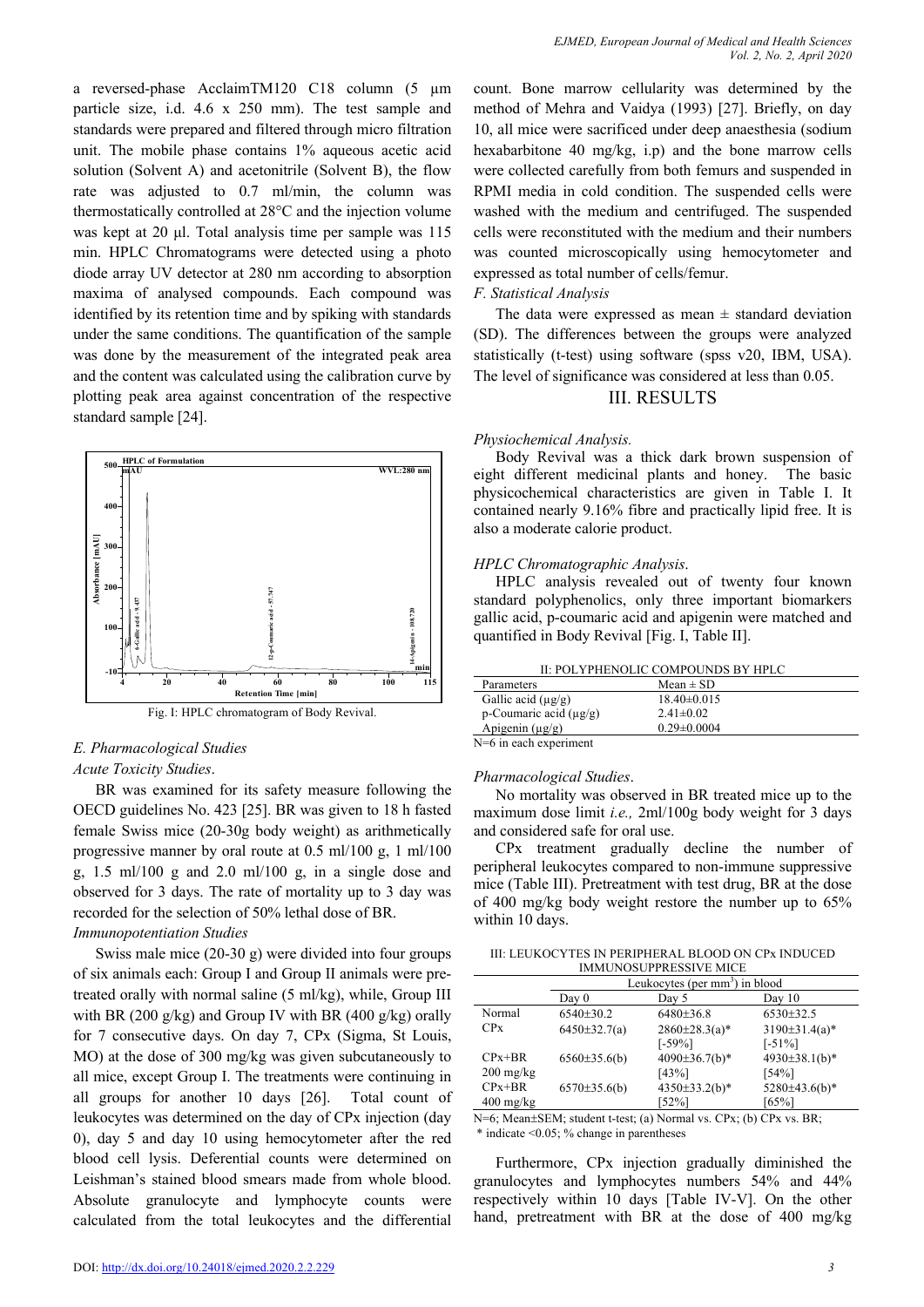significantly restored the numbers of granulocytes and lymphocytes up to 77% and 49% than immune suppressive mice.

Moreover, 10 days after injection of CPx, bone marrow cells were declined to 61% in femur. But, pretreatment with BR dose dependently (45% and 72%) and significantly improved the cellularity of bone marrow in femur than CPx immune suppressive mice [Fig. II].

IV: GRANULOCYTES IN PERIPHERAL BLOOD ON CPx INDUCED IMMUNOSUPPRESSIVE MICE

|                                   | Granulocytes (per mm <sup>3</sup> ) in blood |                  |                     |
|-----------------------------------|----------------------------------------------|------------------|---------------------|
|                                   | Day 0                                        | Day 5            | Day 10              |
| Normal                            | $830 \pm 10.8$                               | $836+9.9$        | $842 \pm 11.6$      |
| CPx                               | $840 \pm 11.3(a)$                            | $310\pm14.9(a)*$ | $390 \pm 17.2(a)^*$ |
|                                   |                                              | $[-63\%]$        | $[-54\%]$           |
| $CPx + BR$                        | $836\pm10.8(b)$                              | $420\pm15.1(b)*$ | $570\pm13.8(b)*$    |
| $200 \frac{\text{mg}}{\text{kg}}$ |                                              | [35%]            | [46%]               |
| $CPx + BR$                        | $852\pm10.6(b)$                              | $490\pm12.7(b)*$ | $690±14.9(b)*$      |
| $400 \frac{\text{mg}}{\text{kg}}$ |                                              | [58%]            | [77%]               |

N=6; Mean±SEM; student t-test; (a) Normal vs. CPx; (b) CPx vs. BR; \* indicate <0.05; % change in parentheses

V: LYMPHOCYTES IN PERIPHERAL BLOOD ON CPx INDUCED ON IMMUNOSUPPRESSIVE MICE

|                                   | Lymphocytes (per mm <sup>3</sup> ) in blood |                                  |                      |
|-----------------------------------|---------------------------------------------|----------------------------------|----------------------|
|                                   | Day 0                                       | Day 5                            | Day $10$             |
| Normal                            | $5250 \pm 30.5$                             | $5130 \pm 29.8$                  | 5280+27.4            |
| CPx                               | $5130\pm31.9(a)$                            | $2440 \pm 28.3$ (a)*             | $2930 \pm 33.7(a)^*$ |
|                                   |                                             | $[-52\%]$                        | $[-44%]$             |
| $CPx + BR$                        | $5060 \pm 28.6(b)$                          | $2740\pm30.5(b)*$                | $3510\pm34.2(b)*$    |
| $200 \frac{\text{mg}}{\text{kg}}$ |                                             | $[12\%]$                         | [19%]                |
| $CPx + BR$                        | 5080±29.8(b)                                | $3020 \pm 26.9$ <sub>(b)</sub> * | $4360 \pm 32.7(b)^*$ |
| $400 \frac{\text{mg}}{\text{kg}}$ |                                             | [23%]                            | [49%]                |

N=6; Mean±SEM; student t-test; (a) Normal vs. CPx; (b) CPx vs. BR; \* indicate <0.05; % change in parentheses



Fig. II: Bone marrow cells (10<sup>5</sup>/femur) on CPx induced immunosuppressive mice

## IV. DISCUSSION

The body's immunity has been shown to be suppressed in conditions such as malnutrition, under nutrition, aging, chronic stress, chronic infection, side effect of antibiotics and chemotherapeutic agents etc. Any imbalance occurring between regulatory and effectors cells of immune system can also lead to immunological breakdown and pathogenesis. Cyclophosphamide (CPx) is well-documented antineoplastic agent and enlisted on World Health Organization's (WHO) list of essential medicines [28]. It is a potent immunosuppressive agent and in high-dose CPx is increasingly used to treat both autoimmune and alloimmune conditions. It is also the most commonly used drug in blood and marrow transplantation [29]. It is basically nitrogen mustard and can transfer alkyl radicals, that react with the nucleic acid bases and inhibit DNA synthesis and also bring about cross-linkage of DNA strands in resulting as well as in dividing cells and thus interfere with cell replication [30]. At over dosage, CPx produces acute myelosuppression and thereby suppressing both cellular and humoral immunity [31]. For this, CPx is used as a pharmacological tool for searching new Immunomodulators.

The concept of immunomodulation relates to nonspecific activation of the function and efficiency of macrophages, granulocytes, complement, natural killer cells and lymphocytes and also to the production of various effectors molecules generated by activated cells. The test drug, Body Revival (BR) is consisted with the active parts of eight medicinal plants and honey. These individual component like, *Aegle marmelos*, *Acorus calamus*, *Withania somnifera*, *Blumea lacera*, *Rumex vesicarius*, *Rubia cardifolia*, *Cucumis melo*, *Symplocos racemosa* and honey have been used in traditional and complementary medicine for their anti-inflammatory, antimutagenic, immunostimulant, antimicrobial, antiviral, adaptogenic and rejuvenation properties, particularly detoxifying actions during pathophysiological situations or disease conditions. But their role in a combination could not be work out. Thus, we investigated whether the herbal formulation Body Revival could improve down-size leukocyte populations in CPx treated hosts.

In the present study, initial dose of CPx injection quickly reduced the number of leukocytes within five to ten days. More specifically, it significantly diminished the numbers of granulocytes and lymphocytes in the peripheral blood and suppressed the macrophage proliferative action significantly in bone marrow. Earlier it was reported by Jang and his colleagues (2013) that CPx treated mice exhibited significant reduction in natural killer cell (NK cell) in splenocytes [32]. It can influence the immune function that include Th2/Th1 shifts or repressed in cytokine production, like TNF-α, IFN-  $\gamma$ , IL-1α, IL-2, IL-6, IL-12 in serum suggesting that CPx is a potent immunosuppressive agent [33]. It was noted that, CPx infected animals exhibited signs of sickness and lethargies and that was reversed in BR pretreated animals.

Physicochemical analysis revealed that BR is rich in calcium, fibre and polyphenolics, mainly gallic acid, pcoumaric acid and apigenin. It is well established facts that polyphenols have anti-inflammatory and immunomodulatory effects and their antioxidant properties are mainly mediated through down-regulate the nuclear factor NF-kB, modulating important cell signalling pathways involved in inflammation even in cancer [34],[35]. The antioxidants properties of gallic acid are p-coumaric acid facilitated in the modulation of immune function either prevent the expression of inflammatory mediators including cytokines and histamines [36],[37]. Immunostimulatory potential of gallic acid against CPx immunosuppressant mice has also been reported [38]. In the present study, BR at the dose of 400 mg/kg drastically recovered the peripheral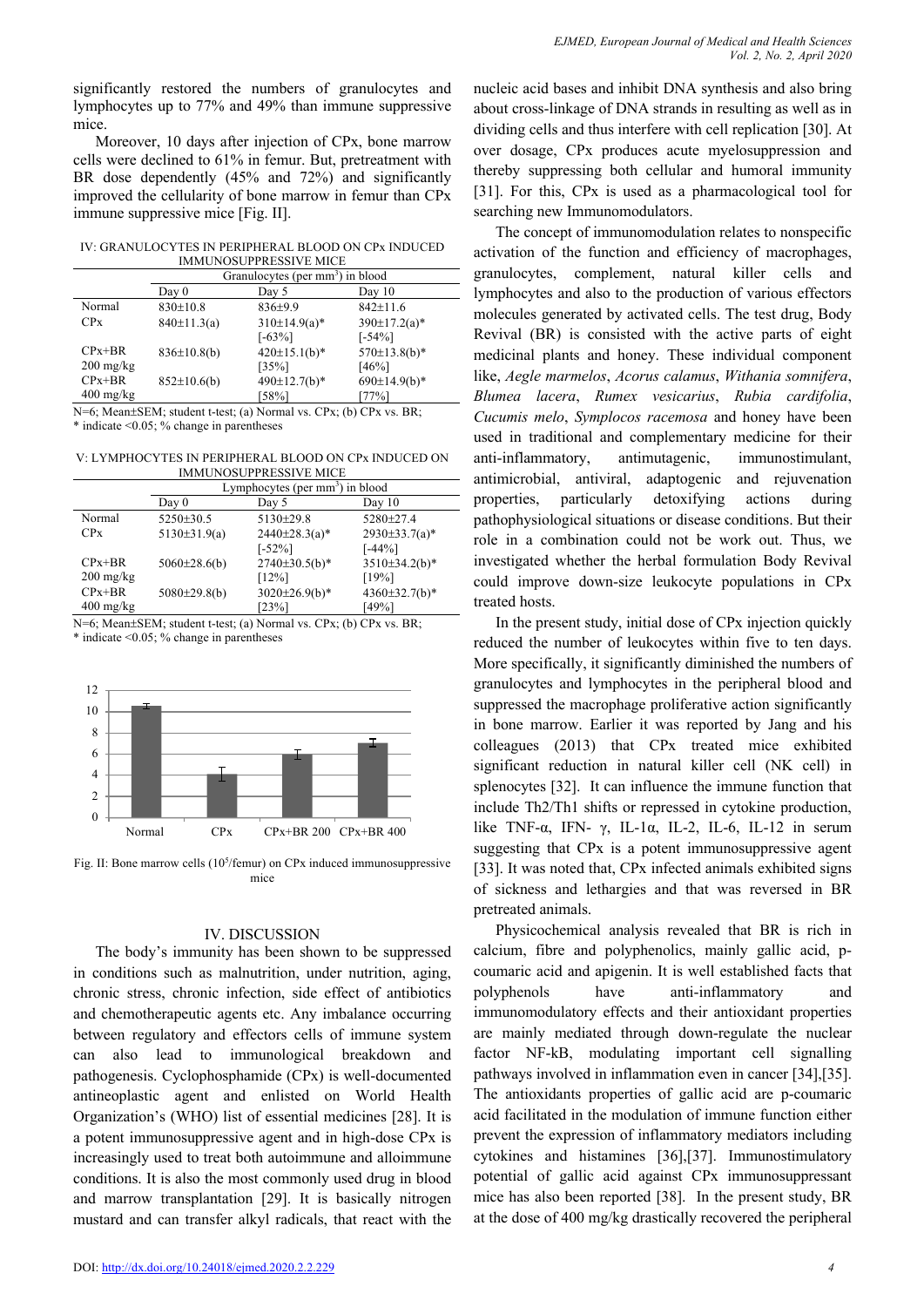leukocytes to 52% within five days and to 65% within ten day after CPx injection. Moreover, BR has also capability to restore the granulocytes and lymphocytes after CPx, indicating its role on both inner and adaptive immune function. Bone marrow cells, however, are also an integral part of innate immunity, and lack of these cells, regardless of a normal level predisposes hosts to infections. In the present study, pretreatment with BR exhibited enhancement of cell population in bone marrow compared to CPx mice. Safety studies in animals also confirmed its non hazardous action. Considering these observations it may be inferred that pretreatment with BR has effectively improved the immune suppression induced by CPx. The major ingredients of BR especially *W. somnifera, A. marmelos*, *A. calamus*, *R. cardifolia* and honey have already been reported for their protections in deadly infectious diseases. The test product, BR has the ability to overcome the untoward situation due to viral/microbial infections or chemotherapeutic regimens in tumour/cancer treatment.

#### V. CONCLUSION

Body Revival pretreatment undoubtedly improves the health condition during weak/suppressive immune state, either by regulating the signalling pathways of inflammations or modifying the cellular mechanisms to regenerate/restore the cell functions. Eventually, it may be effective to combat acute and chronic infections from environmental pathogens or drug/chemically induced immune suppressive conditions.

#### ACKNOWLEDGMENT

Authors are sincerely acknowledged the Head of the Department of Pharmacology, IPGME&R, Kolkata, India for his kind approval.

#### **REFERENCES**

- [1] D. Wu, E.D. Lewis, M. Pae, S.N. Meydani, "Nutritional modulation of immune function: analysis of evidence, mechanisms, and clinical relevance". *Front. Immunol.,* vol. 9, pp.3160, 2019.
- [2] T.K. Sur et al., Effect of *Sonachandi Chyawanprash* and *Chyawanprash Plus* - two herbal formulations on immunomodulation". *Nepal Med. Coll. J.,* vol. 6, pp.126-128, 2014.
- [3] K.V Anderson, "Toll signaling pathways in the innate immune response". *Curr. Opin. Immunol.,* vol. 12, pp.13-19, 2000.
- [4] E. Dobrange et al., "Fructans as immunomodulatory and antiviral agents: the case of Echinacea". *Biomolecules,* vol. 9, pp.615, 2009..
- [5] M.T. Sultan et al., "Immunity: plants as effective mediators". *Crit. Rev. Food Sci. Nutr.,* vol. 54, pp.1298-1308, 2014.
- [6] I. Jantan et al., "Plant-derived immunomodulators: an insight on their preclinical evaluation and clinical trials". *Front. Plant Sci.,* vol. 6, pp.655, 2015.
- [7] H.A.L. Mousa, "Prevention and treatment of influenza, influenza-like illness, and common cold by herbal, complementary, and natural therapies". *J. Evid. Based Compl. Alt. Med.,* vol. 22, pp.166-174, 2017.
- [8] C. Ehrhardt et al. (2007). "A polyphenol rich plant extract, CYSTUS052, exerts anti-influenza virus activity in cell culture without toxic side effects or the tendency to induce viral resistance". *Antiviral Res.,* v. 76, p.38-47.
- [9] K. Droebner et al., "CYSTUS052, a polyphenol-rich plant extract, exerts anti-influenza virus activity in mice". *Antiviral Res.,* vol. 76, pp.1-10, 2007.
- [10] S. Mehrotra et al., "Anticellular and immunosuppressive properties of ethanolic extract of *Acorus calamus* rhizome". Int. *Immunopharmacol.,* vol.3, pp.53-61, 2003.
- [11] L. Badam, "*In vitro* studies on the effects of *Acorus calamus* extract and β-asarone on *Herpes* viruses". *Deerghayu Int.,* vol.11, pp.16-18, 1995.
- [12] L. Badam et al., "*In vitro* antiviral activity of bael (*Aegle marmelos* Corr) upon human *coxsackieviruses* B1-B6". *J. Commun. Dis.,* vol.34, pp.88-98, 2002.
- [13] L.C. Chiang et al., *In vitro* anti-leukemic and antiviral activities of traditionally used medicinal plants in Taiwan". *The Am. J. Chinese Med.,* vol. 32, pp.695-704, 2004.
- [14] E. Hayet et al., "In vitro anticandidal, antiviral and antioxidant activities of *Cucumis melo* L. var. canta lupensis naud extracts". *J. Food Nutrit. Res.,* vol.4, pp.596-599, 2016.
- [15] Y. Sun et al., "*In vitro* antiviral activity of *Rubia cordifolia* aerial part extract against rotavirus". *Front. Pharmacol.,* vol.7, pp.308, 2016.
- [16] R.P Bhuvan et al., "Potent *in vitro* anticancer activity of *Symplocos racemosa* bark [J]". *Rom. J. Biol. Plant Biol.,* vol. 54, pp.135-140, 2009.
- [17] P. Senthilnathan et al. "Enhancement of antitumor effect of paclitaxel in combination with immunomodulatory *Withania somnifera* on benzo(a)pyrene induced experimental lung cancer". *Chem. Biol. Interact.,* vol. 159, pp.180-185, 2006.
- [18] P. Senthilnathan et al., "Chemotherapeutic efficacy of paclitaxel in combination with *Withania somnifera* on benzo(a)pyrene-induced experimental lung cancer". *Cancer Sci.,* vol. 97, pp.658-664, 2006.
- [19] T.K Sur et al. "Effects of Body Revival (herbal formulation) on human platelet aggregation and myocardial ischemia in rats". *J. Chinese Integr. Med.,* vol.9, pp.746-751, 2011.
- [20] "Committee for the purpose of control and supervision on experiments on animals". CPCSEA guidelines for laboratory animal facility. *Indian J. Pharmacol.,* vol.35, pp.257-274, 2003.
- [21] *The Ayurvedic Pharmacopeia of India*. Govt. of India, Department of AYUSH: New Delhi, 2007.
- [22] *AOAC, Official methods of analysis*. 14th edition, Association of Official Analytical Chemists, Washington DC. Arlington, Virginia, USA, 1990.
- [23] T.K. Sur et al., "Acute and sub-chronic oral toxicity study of black tea in rodents". *Indian J. Pharmacol.,* vol.47, pp.167-172, 2015.
- [24] T.K. Sur et al., "Risk of betel nut chewing: chemical and toxicological studies". *Toxicol. Int.,* vol. 24, pp.39-45, 2017.
- [25] *OECD guideline for testing of chemicals. 423. Acute Oral Toxicity – Acute Toxic Class Method*. Adopted: 17th December 2001.
- [26] M. Santosuosso et al., "Reduced tissue macrophage population in the lung by anticancer agent cyclophosphamide: restoration by local granulocyte macrophage-colony-stimulating factor gene transfer". *Immunobiol.*, vol.99, pp.1246-1252, 2002.
- [27] *Handbook of practical and clinical immunology*. Editor: E. Mehra, M.C. Vaidya CBS Publications, New Delhi, pp. 44-65, 1993.
- [28] *Report of WHO expert Committee: WHO model list of essential medicines*. WHO, Geneva, 2013.
- [29] EA.E. DeZern et al., "Repeated treatment with high dose cyclophosphamide for severe autoimmune diseases". *Am. J. Blood Res.,* vol.3, pp.84-90, 2013.
- [30] C.D. Buckner et al., "High dose cyclophosphosphamide therapy for malignant disease". *Cancer,* vol.29, pp.357-65, 1972.
- [31] *Antineoplastic agents*. Goodman & Gilman's the pharmacological basis of therapeutics. Tenth edition, McGraw-Hill, New York, pp. 1389-1460, 2001.
- [32] S.E. Jang et al., "Lactobacillus casei HY7213 ameliorates cyclophosphamide-induced immunosuppression in mice by activating NK, cytotoxic T-cells and macrophages". *Immunopharmacol. Immunotoxicol.,* vol.35, pp.396-402, 2013.
- [33] M. Lis, B. Obminska-Mrukowicz, "Modulatory effects of bestatin on T and B lymphocyte subsets and the concentration of cytokines released by Th1/Th2 lymphocytes in cyclophosphamide-treated mice". *Cent. Eur. J. Immunol.,* vol.38, pp.42-53, 2013.
- [34] H. Zhang, R. Tsao, "Dietary polyphenols, oxidative stress and antioxidant and anti-inflammatory effects". *Curr. Opin. Food. Sci.,* vol.8, pp.33-42, 2016.
- [35] A.M. Mileo et al., "Polyphenols: Immunomodulatory and therapeutic implication in colorectal cancer". *Front. Immunol.,* vol.10, pp.729, 2019.
- [36] S. Jun et al., "Gallic acid inhibits histamine release and proinflammatory cytokine production in mast cells". *Toxicol. Sci.,* vol.91, pp.123-231, 2006.
- [37] S.J. Pragasam et al., "Immunomodulatory and anti-Inflammatory effect of p-coumaric acid, a common dietary polyphenol on